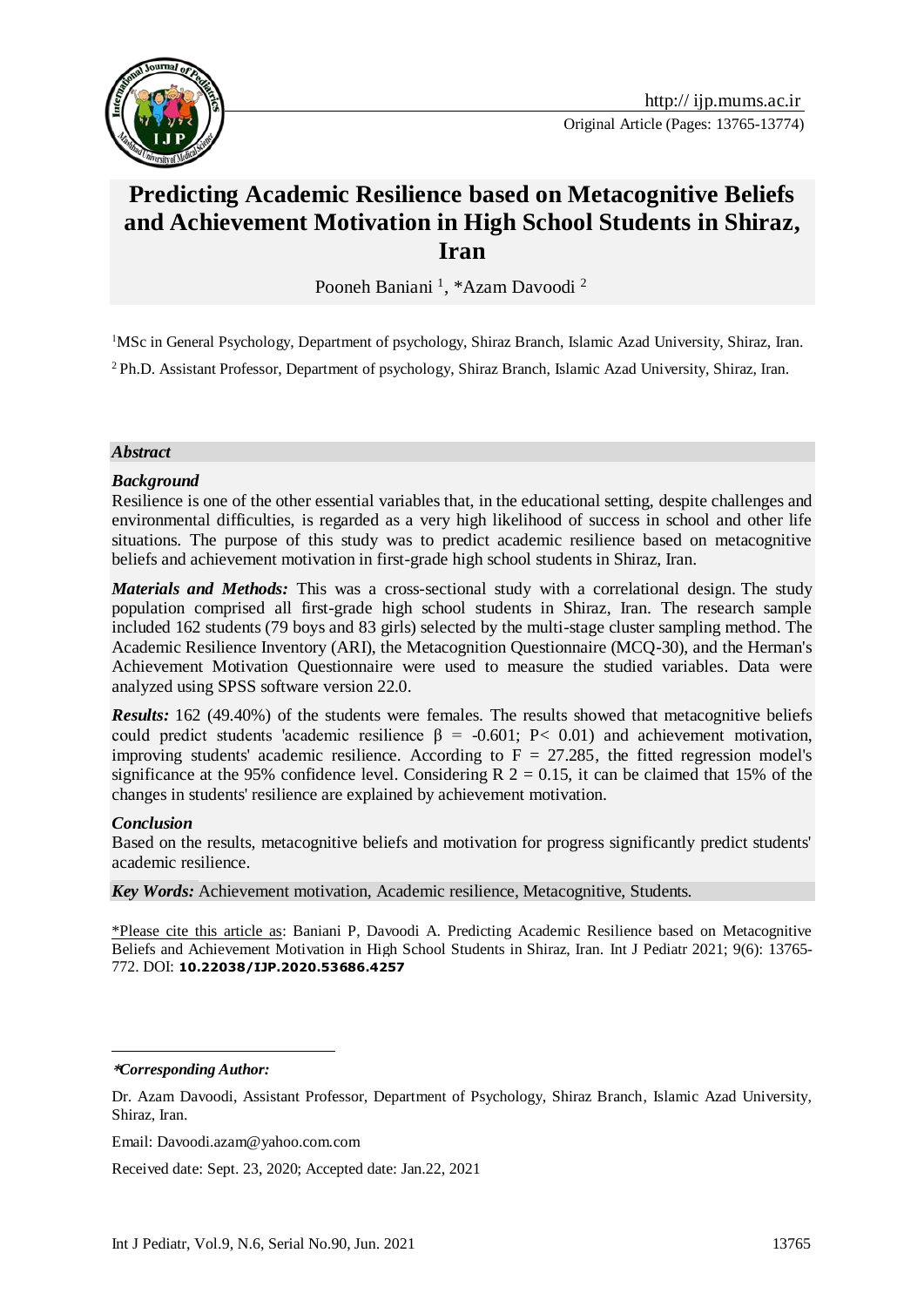# **1- INTRODUCTION**

 Students have essential potential whose flourishing is a necessary condition for today's societies' success and development. However, many students face difficult social and educational situations in the classroom, home, and community while studying, leading to their failure at school (1). However, many studies have shown that students who succeed and experience high education levels despite being in stressful, problematic, and threatening situations. This process is called academic resilience (2). Academic resilience refers to high motivation levels for achievement and performance, despite students' stressful events and conditions at school. This man's capacity could cause him to successfully overcome adverse events and improve his social, educational, and professional competence despite being exposed to severe stress  $(3)$ .

Identifying the factors affecting academic resilience as one of the essential factors in preventing academic failure and improving students' educational status in this course can be considered essential. One of the interpretations used for a person to believe in his abilities and capabilities and increase his resilience is metacognitive beliefs. Metacognitive beliefs refer to metacognitive knowledge that relates a person's beliefs about cognition and cognitive and emotional experiences (4). Another influential factor in academic resilience is achievement motivation. The achievement motivation was introduced by Morella in 1970 and can be defined as the effort and desire to achieve something or achieve a goal (5). According to previous research, student resilience changes are explained by various metacognitive beliefs that cognitive trust and cognitive awareness have the most significant effect on student resilience (6-8). Metacognitive knowledge and beliefs can be defined as one's beliefs or convictions about their thinking. This metacognitive knowledge includes positive and negative metacognitive beliefs about thinking. Positive and negative metacognitive beliefs are considered another underlying mechanism involved in developing and sustaining this disorder and pathological concern. Positive metacognitive beliefs are associated with the benefits of worry, rumination, attention bias (threat monitoring), but negative metacognitive beliefs are associated with uncontrollability, importance, and meaning of internal cognitive events such as thoughts and common beliefs (2).

Wells' metacognitive approach believes that people fall into the trap of emotional distress because their metacognition leads to a particular pattern of responding to inner experiences, perpetuating negative emotions, and reinforcing negative beliefs. This pattern is called a cognitiveattentional syndrome, including anxiety, rumination, and maladaptive coping strategies (9). According to the results of Desoete and Roeyers (2006), by teaching strategies and metacognitive beliefs, one expands his alternative system so that he can evaluate and process experiences in a new way (10). Motivation varies in intensity and direction. One of the motivations that have been considered recently is the achievement motivation, desire or need to dominate and excel, desire to succeed and dominate (11).

The need for achievement is the desire to do good things following the criteria of excellence. This motivates people to seek "success in competing with excellence" (12). The achievement motivation includes design and striving for excellence, but the attitude towards achievement matters, not the success itself. Thus, achievement motivation may include various activities and emerge in various professions, from driving to account for a company (11). Martin explains the underlying thoughts, feelings, and behaviors of academic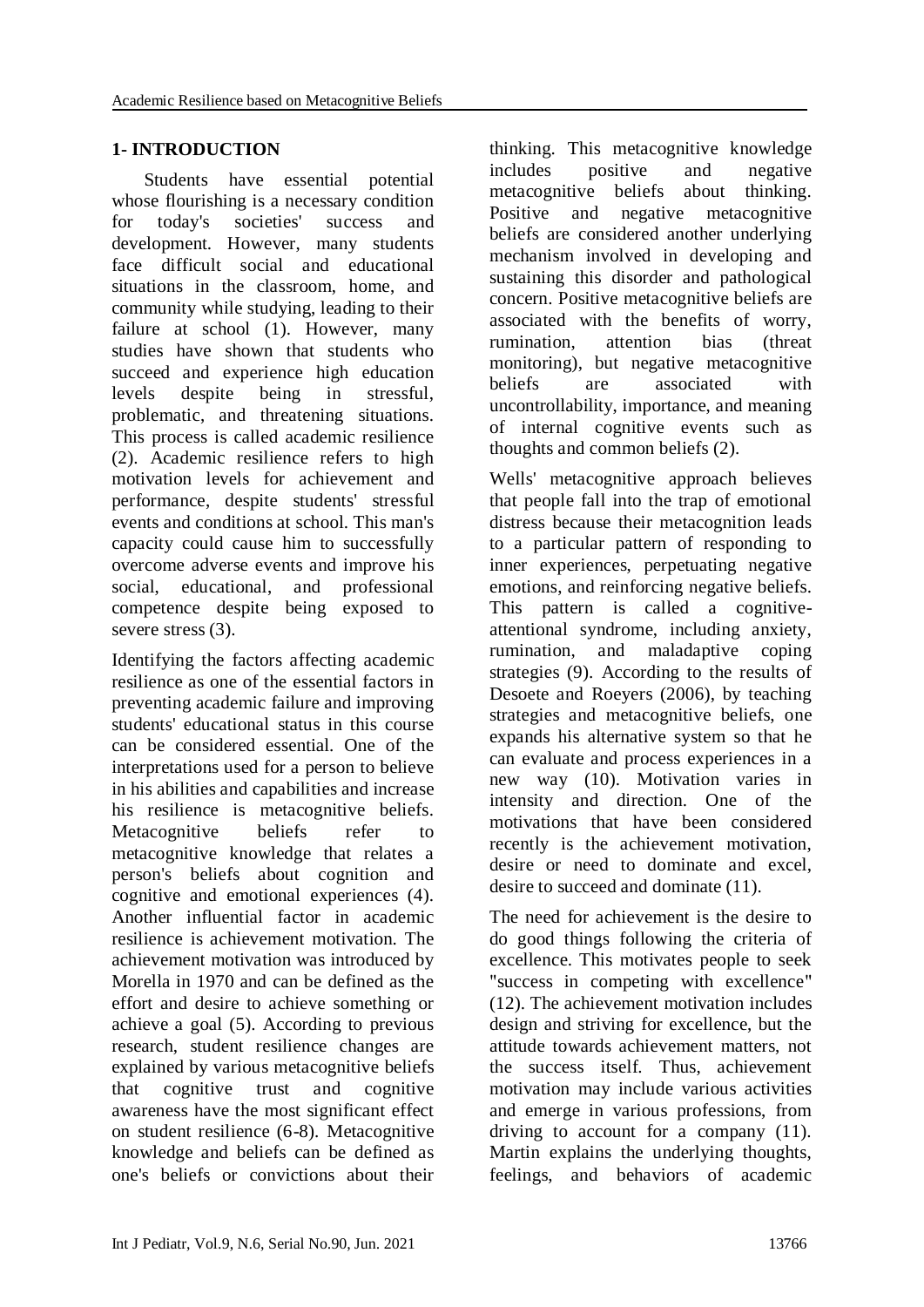conflict by providing a learner motivation wheel model. In this model, the factors that increase motivation include selfconfidence, focus on learning, the value of school education, study, and factors that weaken motivation, namely anxiety, low control, fear of failure, and self-destruction (13). Many studies on students have shown that people with high achievement motivation have more self-esteem (14, 15).

Moyano et al. (2020) showed that metacognitive beliefs and resilience could predict resilience changes. It was also observed that the dimensions of metacognitive beliefs, self-awareness, positive beliefs, uncertainty, and negative beliefs could predict resilience, and the control dimension could not significantly increase the amount of prediction. Moreover, all the dimensions of academic resilience could predict resilience variables (15). Hutauruk et al. (2019), in a study, sought to investigate the relationship between metacognitive beliefs and resilience in students. The results showed a relationship between metacognitive beliefs and some of its dimensions with resilience (6). Metacognition is also able to predict resilience (7). Katz et al. (2013) found that autonomous motivation plays a mediating role in the correlation between selfefficacy and resilience, suggesting that students' crucial role is to do their homework. According to this study results, resilience does not increase simply by enhancing self-efficacy without considering students' autonomous motivation (16). Since a sense of anxiety and stress always accompanies education and academic failure for students; lack of academic resilience is one of the significant problems in the quality of education centers; the study aimed to predict metacognitive beliefs and achievement motivation on academic resilience in high school students in districts one and two of Shiraz, Iran.

# **2- MATERIALS AND METHODS**

# **2-1. Study design and population**

 This was cross-sectional research with a correlational design. The study population comprised all first-grade high school students between 15-18 years old in Shiraz, Iran. The research sample included 162 students (79 boys and 83 girls) selected by the multi-stage cluster sampling method. According to Cochran's formula, the sample size was determined, which explains results regarding the probability distributions of statistics (with parameters:  $\alpha = 0.05$ ,  $d = 0.03$ ), using a multi-stage sampling method.

# **2-2. Measuring tools**

In this study, three tools were used to collect information: Academic Resilience Inventory (ARI), Metacognition Questionnaire (MCQ-30), and Herman's Achievement Motivation Questionnaire.

# **2-2-1. Academic Resilience Inventory (ARI)**

Samouelz (2004) designed this questionnaire, and its validity has been confirmed in Iran (17). This questionnaire has 29 items and 3 subscales of positivity (items: 1, 2, 3, 9, 21, 22), future orientation (items: 24, 20, 19, 18, 17, 16, 12, 8, 6, 4), and communication skills (items: 26, 25, 23, 15, 14, 13, 11, 10, 7, 5, 29, 28, 27). The final version is 40 items that asked participants to rate their academic resilience on a five-point Likert scale from strongly agree (5) to disagree (1) strongly. Out of 29 items, items 4, 5, 7, 10, 11, 14, 15, 23, 27, 28 and 29 have inverse scores. After standardization in Iran, the Academic Resilience Inventory by Soltanynejad et al. (2013) was reduced from 40 to 29 items. Items 4, 10, 11, 15, 18, 19, 20, 32, 38 were removed due to having factor loads close to each other, and also items 7 and 21 were removed due to having a factor load less than 0.30. Finally, 29 items were prepared for confirmatory factor analysis (18). In research, the questionnaire's reliability was obtained in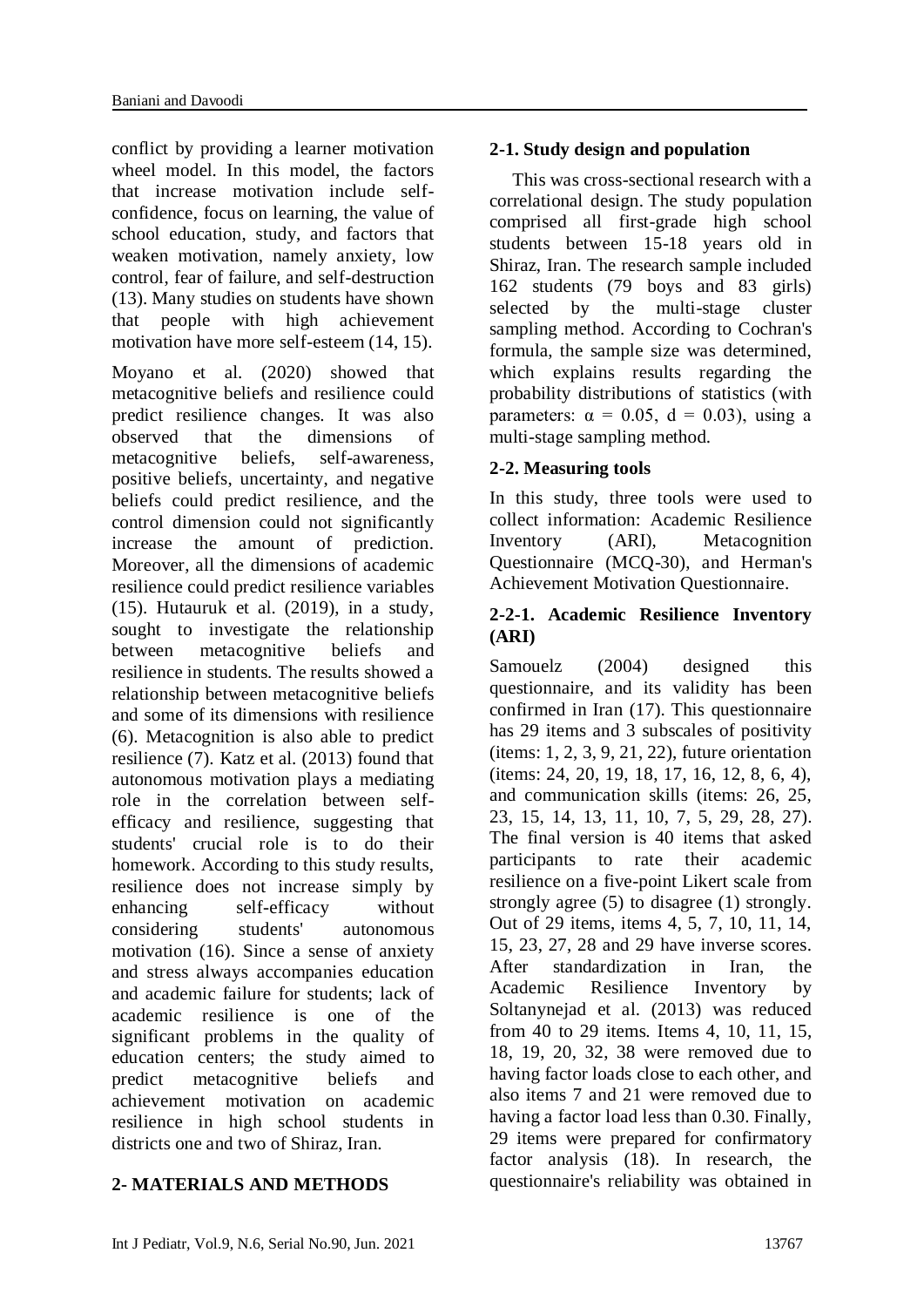two samples of high school and college students. The reliability of the communication skills component among students is 0.77 and 0.76, the reliability of the future orientation among students is 68, 0.65, and the reliability of the problemoriented and positivity components among students is 0.63 and 0.62, respectively. In the present study, this questionnaire's reliability based on Cronbach's alpha was equal to 0.78 (18).

# **2-2-2. Metacognition Questionnaire (MCQ-30)**

The Metacognition Questionnaire was developed by Wells and Cartwright-Hatton (2004) and is a 30-item self-report scale that measures individuals' beliefs about their thinking (19). This questionnaire includes five subscales: cognitive trust, positive beliefs about anxiety, cognitive awareness, dangerous thoughts, and need to control thoughts. This questionnaire has 30 items, and each subject answers the items in four options (strongly agree to strongly disagree). Questions related to the dimensions of metacognition: cognitive trust (items: 29-26-24-17-14-8), positive beliefs about anxiety (items: 28-23-19-19- 10-1-1), cognitive awareness (items: 30- 18-16-12-12-3), dangerous thoughts (items: 21-15-11-9-4-2), need to control thoughts (items: 27-25-22-20-20-16). To calculate the score for each dimension, we add the score for each of the questions in that dimension (19). Sadegh et al., have localized this questionnaire for the Iranian population. The Cronbach's alpha coefficient of the whole scale in the Iranian sample is reported to be 0.91 (20). Wells and Cartwright-Hatton (2004), also obtained Cronbach's alpha coefficients in the range of 0.72 to 0.93 for the subscales of this questionnaire. He reported the reliability of retesting this scale for the total score after 22 days to be 0.75 and for the subscales from 0.59 to 0.87 (19). In the present study, the reliability of this questionnaire based on Cronbach's alpha is equal to 0.76.

# **2-2-3. Achievement Motivation Questionnaire**

Hermans developed the scale in 1970 based on theoretical and empirical knowledge of the need for achievement, and after numerous studies, he finally selected 29 out of 92 items that many researchers have used for many years (21). The questionnaire questions are expressed in incomplete sentences, and several options are given after each sentence. For each question, four options are written. Total score means the score obtained from the set of questions, if it is high, indicates high motivation for achievement, and low scores indicate the low motivation for achievement in the individual. Besides, in a study conducted by Edwards (2009) on high school students, the validity of this scale was 0.81, and its reliability was 0.89 (22). In Hooman and Asgari's research, Cronbach's alpha and retest methods were used to estimate the reliability after three weeks, and the reliability was 0.89 and 0.85, respectively (23). In the present study, the reliability of this questionnairebased on Cronbach's alpha was equal to 0.80.

# **2-3. Intervention**

The statistical population of this study included all first-grade high school students in districts one and two of Shiraz in 2020. The multi-stage cluster sampling method was used to select the members of the sample group. In such a way that from four educational districts of Shiraz, two districts were randomly selected, and from each district, one school for boys and one school for girls (four schools were randomly selected), and from the total number of classes in each school, two classes were randomly selected. Due to the outbreak of coronavirus and school closures, questionnaires were prepared in PDF and WORD files and provided to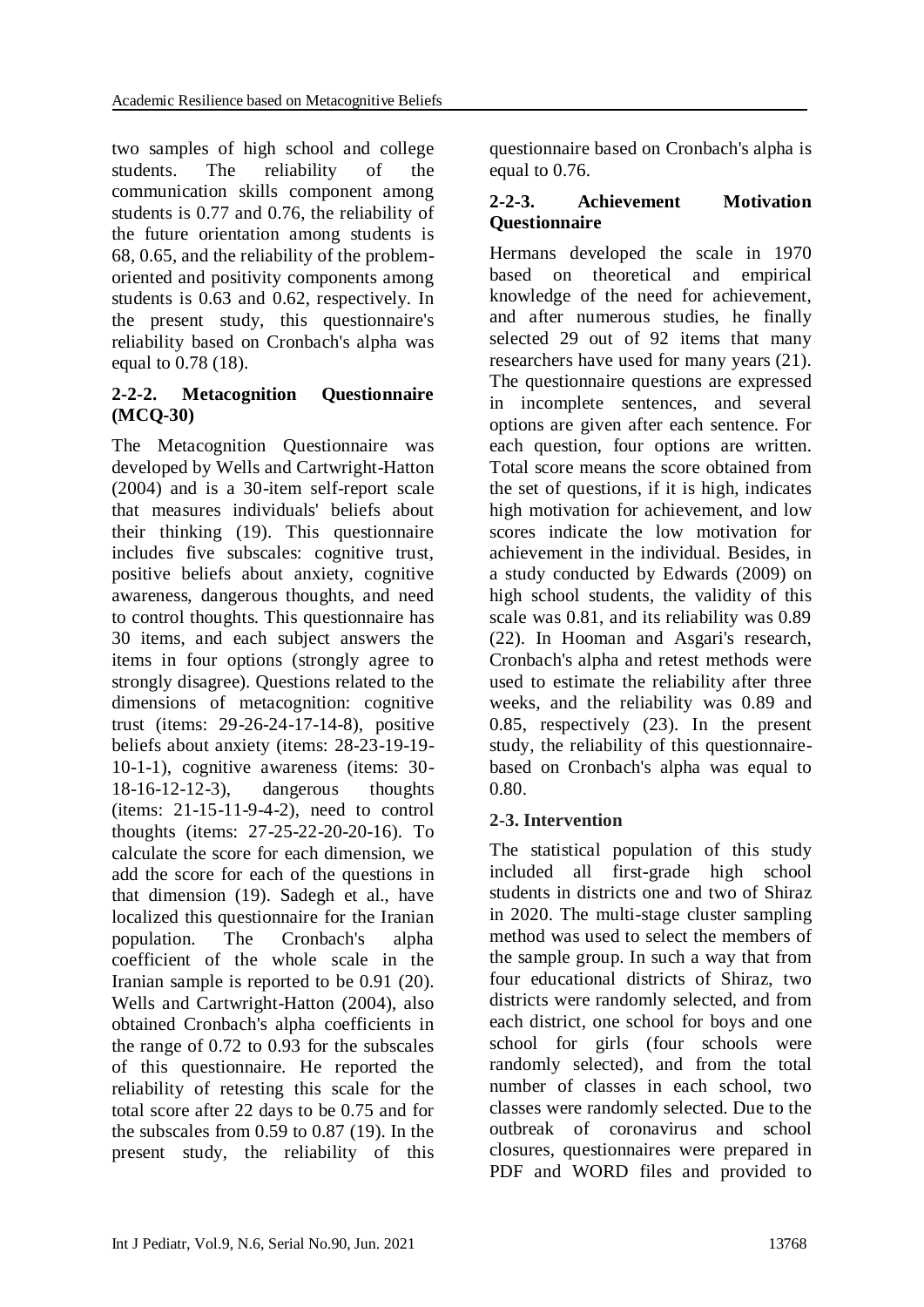school principals and counselors. They placed questionnaires in the WhatsApp messaging groups of high school freshmen and administered the questionnaire. Students sent their answers to principals and counselors, and they sent responses to the researcher. Out of 180 questionnaires sent to the researcher by school principals and counselors, and students, 18 questionnaires were excluded from the study due to incompleteness, leaving 162 questionnaires, including 83 questionnaires for girls and 79 questionnaires for boys.

# **2-4. Ethical consideration**

This article results from the student's dissertation in the general psychology of the Islamic Azad University of Shiraz and has the code of ethics IR.IAU.SHIRAZ.REC.1399.017 from the Ethics Committee of the Islamic Azad University of Shiraz. The objectives of the research and the need for its implementation were explained to the officials. Confidentiality of all information obtained from the participants was guaranteed, and for this purpose, the name and surname are not mentioned. The results of this research will be provided to the officials in the research units if they wish.

# **2-5. Inclusion and exclusion criteria**

The inclusion criterion was being a firstgrade high school student of both sex and studying in a governmental school. Students not being inclined to respond to the questionnaire were excluded. All of them were homogeneous in the level of education and at the first year of high school.

# **2-6. Data Analyses**

In order to analyze the findings of the questionnaires, SPSS software version 22.0 was used. The descriptive and inferential sections in the descriptive statistics section use methods such as mean, standard deviation, and in the inferential statistics section, multivariate regression statistical methods were used.

# **3- RESULTS**

 Results showed that 162 (49.40%) were females, and (48.46%) were male in the sample group. Other demographic characteristics are shown in **Table.1**. As can be seen in **Table.2**, all path coefficients and structural factor loads on the markers were statistically significant.

| <b>Table-1:</b> Frequency distribution of the studied sample by demographic variables. |                    |            |       |  |  |  |
|----------------------------------------------------------------------------------------|--------------------|------------|-------|--|--|--|
| Variables                                                                              | Variable Levels    | Percentage |       |  |  |  |
| Gender                                                                                 | Male               | 79         | 48.46 |  |  |  |
|                                                                                        | Female             | 83         | 49.40 |  |  |  |
| Age                                                                                    | 16 years           | 86         | 53.08 |  |  |  |
|                                                                                        | 17 years           | 54         | 33.33 |  |  |  |
|                                                                                        | 18 years           | 22         | 13.58 |  |  |  |
| Educational level                                                                      | <b>Mathematics</b> | 40         | 24.69 |  |  |  |
|                                                                                        | Humanities         | 82         | 50.61 |  |  |  |
|                                                                                        | Experimental       | 40         | 24.69 |  |  |  |

| <b>Table-2:</b> Descriptive indicators of in research variables. |                                 |                  |     |     |  |  |  |
|------------------------------------------------------------------|---------------------------------|------------------|-----|-----|--|--|--|
| Variables                                                        | Subscale                        | $Mean \pm SD$    | Min | Max |  |  |  |
| Academic resilience                                              | Total score                     | $85.53 + 7.32$   | 29  | 145 |  |  |  |
|                                                                  | Cognitive trust                 | $17.47 + 4.81$   |     | 25  |  |  |  |
|                                                                  | Positive beliefs to worry about | $19.57 + 4.47$   |     | 30  |  |  |  |
| Metacognitive beliefs                                            | Cognitive awareness             | $20.37 \pm 3.96$ |     | 35  |  |  |  |
|                                                                  | Dangerous thoughts              | $17.89 \pm 2.89$ |     | 40  |  |  |  |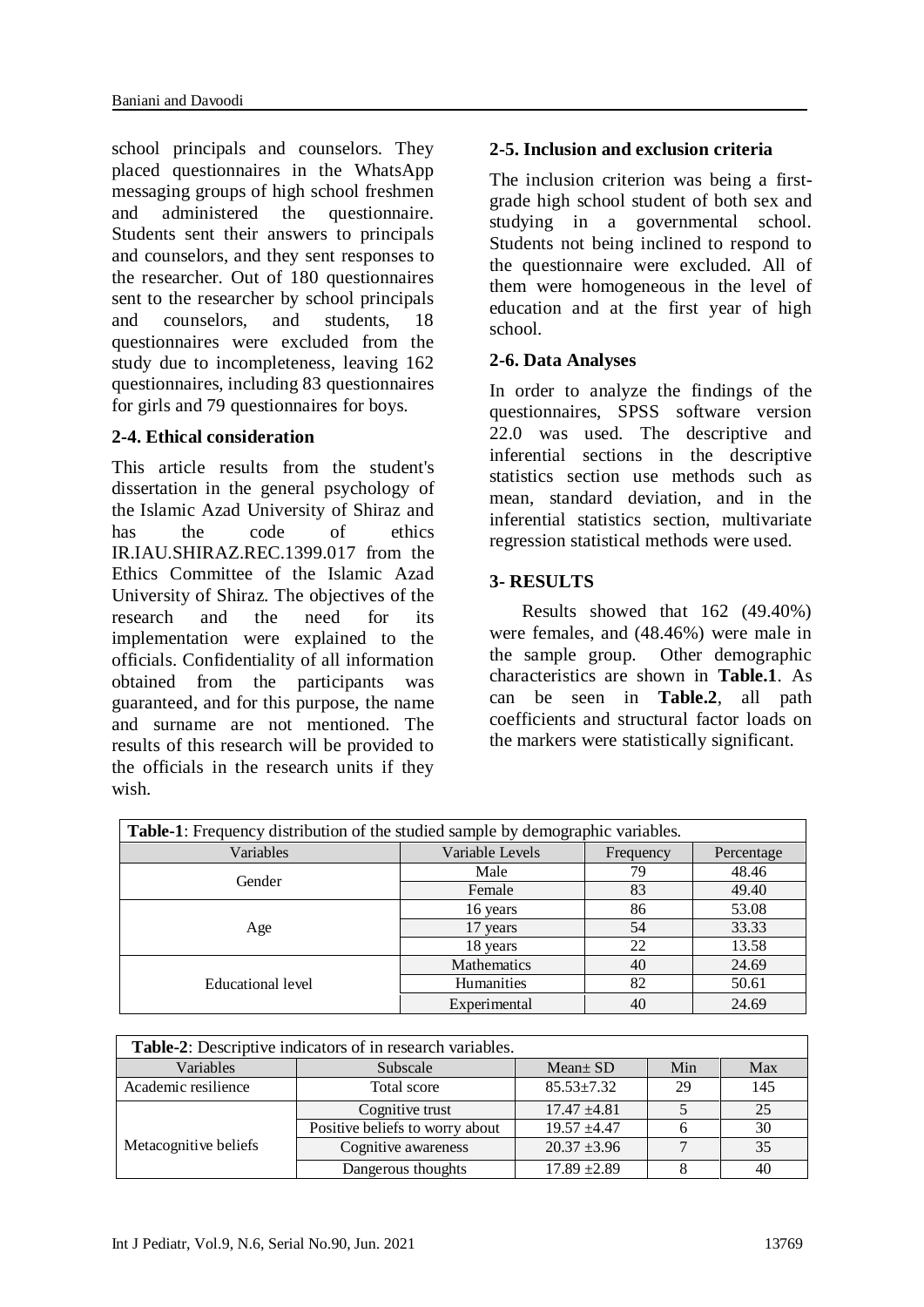|                        | Need to control thoughts | $12.20 \pm 3.67$  |    | 20  |
|------------------------|--------------------------|-------------------|----|-----|
|                        | Total score              | $87.50 \pm 16.07$ | 30 | 150 |
| Achievement motivation | Total score              | $62.43 \pm 10.06$ | 29 | 116 |

SD: Standard deviation.

**Table.3** indicates the mean, standard deviation, minimum and maximum score in the test variables questionnaires. As shown in **Table 4**, the statistic  $F = 61.89$ indicates the significance of the regression model fitted at the 95% confidence level. According to the fitted model  $R = 0.44$ , it can be claimed that 44% of the changes in students' resilience are explained by metacognitive beliefs and achievement motivation, in which metacognitive beliefs were playing the most crucial role ( $\beta$  = -0.601; P<0.01). According to **Table.4**, F=24.94 statistic indicates the significance

of the regression model fitted at the 95% confidence level. According to  $R = 0.444$ of the fitted model, it can be claimed that 44.4% of the changes in resilience. Various metacognitive beliefs explain to students that cognitive trust and cognitive role-play the most role in students' resilience. According to **Table.4**, F=27.285 indicates the significance of the fitted regression model at the 95% confidence level. Considering  $R$  2 = 0.15, it can be claimed that 15% of the changes in students' resilience are explained by achievement motivation.

 **Table-3**: Correlation matrix of the studied variables.

| Variables                       |                         |            | 3          | 4          |            | $\sigma$  |
|---------------------------------|-------------------------|------------|------------|------------|------------|-----------|
| 1. Cognitive trust              |                         |            |            |            |            |           |
| 2. Positive beliefs about worry | $*$ $*$ 0.44            |            |            |            |            |           |
| 3. Cognitive awareness          | $*$ $*$ 0.51            | ** $0.48$  |            |            |            |           |
| 4- Dangerous thoughts           | $**0.52$                | $*0.18$    | $**0.38$   |            |            |           |
| 5. Need to control thoughts     | $**0.54$                | $** 0.41$  | $**0.51$   | $**0.57$   |            |           |
| 6. Achievement motivation       | $**-0.36$               | ** $-0.31$ | ** $-0.29$ | ** $-0.26$ | ** $-0.30$ |           |
| 7. Academic resilience          | $*$ <sup>-6</sup> -0.46 | ** $-0.22$ | $**$ -0.44 | $* -0.15$  | ** $-0.30$ | $** 0.38$ |

**Table-4:** Simultaneous Regression of students' resilience regression based on metacognitive beliefs and achievement motivation.

| Predictive variables            | B        | β        | t-test   | P-value | $\mathbf R$ | R <sub>2</sub> | F      | P-value |
|---------------------------------|----------|----------|----------|---------|-------------|----------------|--------|---------|
| Constant                        | 58.54    |          | 16.87    | 0.001   | 0.662       |                | 61.89  | 0.0001  |
| Metacognitive beliefs           | 0.274    | $-0.601$ | $-9.089$ | 0.001   |             | 0.44           |        |         |
| Achievement motivation          | 0.086    | 0.118    | 1.777    | 0.07    |             |                |        |         |
| Constant                        | 13.19    |          | 5.22     | 0.001   |             | 0.44           | 24.94  | 0.0001  |
| Cognitive trust                 | $-0.585$ | $-0.384$ | $-3.825$ | 0.001   |             |                |        |         |
| Positive beliefs to worry about | $-0.059$ | $-0.036$ | $-0.372$ | 0.710   |             |                |        |         |
| Cognitive awareness             | $-0.368$ | $-0.199$ | 2.371    | 0.02    | 0.667       |                |        |         |
| Dangerous thoughts              | $-0.242$ | $-0.096$ | $-1.196$ | 0.233   |             |                |        |         |
| Need to control thoughts        | $-0.179$ | $-0.090$ | $-0.910$ | 0.364   |             |                |        |         |
| Constant                        | 78.18    |          | 23.5     | 0.001   |             |                |        |         |
| Achievement motivation          | 0.278    | 0.382    | 5.224    | 0.001   | 0.382       | 0.15           | 27.285 | 0.001   |

B: This value represents the slope of the line between the predictor variable and the dependent variable, β: Beta (β) refers to the probability of Type II error in a statistical hypothesis test, R: R2: R squared", is the proportion of the variance in the dependent variable, F: F-statistic is a ratio of two quantities that are expected to be roughly equal under the null hypothesis p-value: significance level.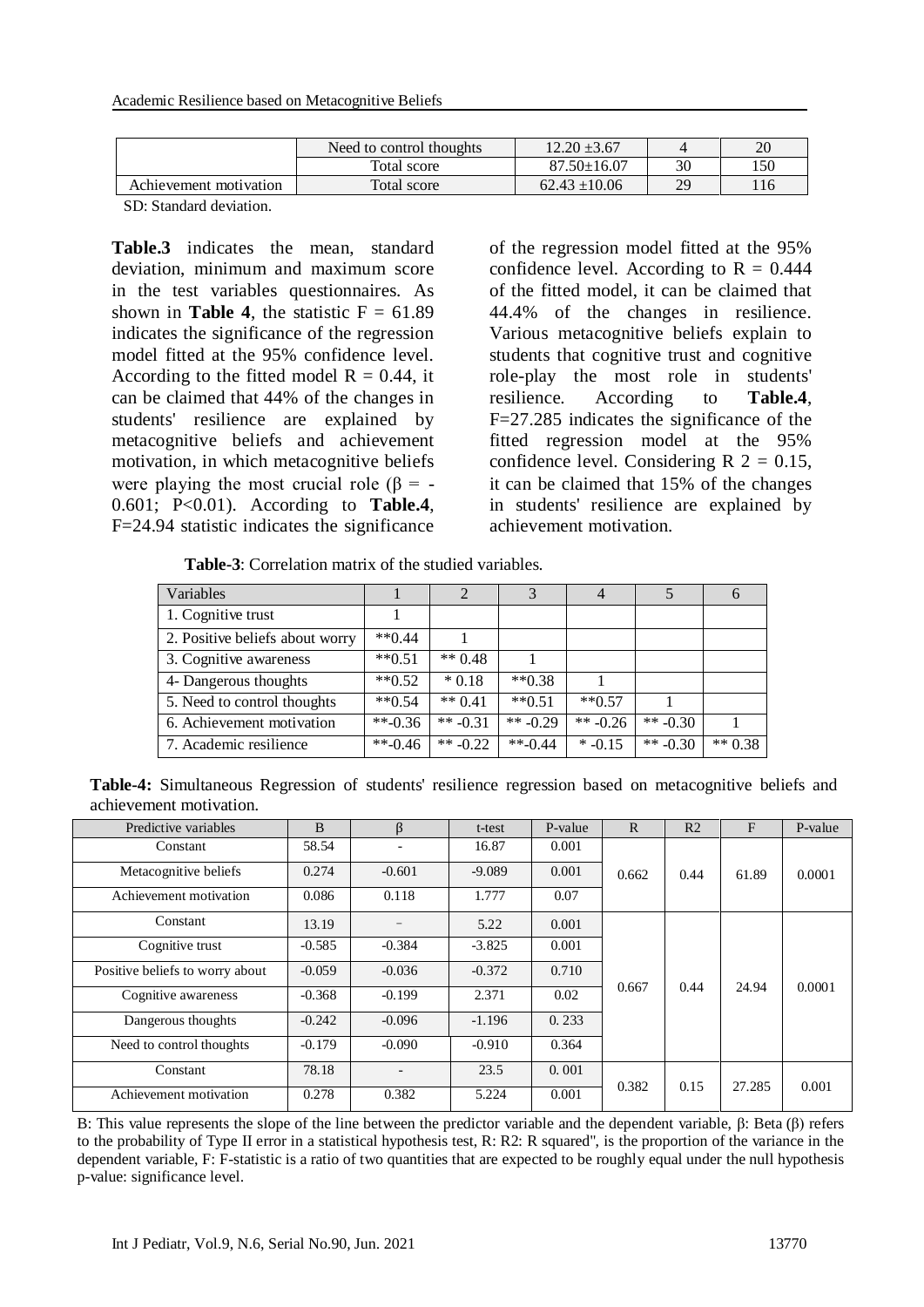#### **4- DISCUSSION**

 This study was conducted with the aim of metacognitive beliefs and achievement motivation able to predict academic resilience in high school students in Shiraz, Iran. According to the obtained results, metacognitive beliefs significantly predict students' resilience. As observed, 44.4% of changes in student resilience are explained by a variety of metacognitive beliefs that cognitive trust and cognitive awareness played the most significant role in student resilience. These results are consistent with the results of research by Aghamohammadian Shaarbaf et al. (13), Hakimi et al. (14), and Hutauruk et al. (6). Positive and negative metacognitive beliefs, by activating cognitive-attentional syndrome, disrupt the process of adaptation to existing conditions and cause psychological damage (24-25).

In other words, there is a cognitiveattentional syndrome in the second level of processing or level of thinking. When this syndrome is activated, the person first focuses on himself and his mental subjects. Attention bias leads to misunderstanding. The review process is then activated, and the review of defective cognitions invokes the third level of processing or metacognitive beliefs. Metacognitive beliefs activate the control process, and the activity of this mechanism creates situation avoidance, repression, and other incompatible mechanisms, which in turn reduces the individual's resilience (26).

In the present study, among metacognitive beliefs, cognitive trust and cognitive awareness have the most significant role in students' academic resilience. Explaining the negative relationship between cognitive trust and academic resilience, Wells et al. (25) Cognitive Beliefs Questionnaire is dominated by cognitive trust-related questions about memory that one can probably use other abilities other than memory, such as reasoning and analysis to resolve conflicts. Also, beliefs such as lack of trust in memory, poor<br>memory, and lack of memory in memory, and lack of memory in remembering actions are raised in cognitive trust. Increasing such beliefs can reduce the constructive resolution of disruptive conflicts and reduce resilience in the individual (20). Therefore, negative academic resilience from the cognitive trust is expected, and cognitive awareness includes overthinking thoughts, keeping thought under constant control, and constantly checking thoughts, so overcoming such beliefs can reduce students' resilience. Also, regarding the component of positive belief about worry, it can be said that a person is worried about solving his problems, proper performance, avoiding his problems, and dealing with his problems, and such worries seem to keep a person away from appropriate and constructive conflict resolution. Accordingly, such beliefs are expected to reduce students' academic resilience. Therefore, the negative prediction of academic resilience based on metacognitive beliefs is expected (14, 15).

According to the results, achievement motivation significantly predicts students' resilience, as it was observed that 15% of changes in students' resilience are explained by achievement motivation. These findings are consistent with the findings of Ann and Kim (27) and Park and Oh (28). Based on the current study, it can be said that being motivated, as a driving force of behavior, is the basis for trying and insisting on goals, which are significant in resilient people. Those students who are more motivated have a positive perception of their set of inner characteristics and value their abilities and motivations, indicating signs of academic resilience in students (29). People who are more motivated for educational activities control the educational situation more. On the other hand, the dominance of motivated people in the learning situation reduces their anxiety or fear of failure.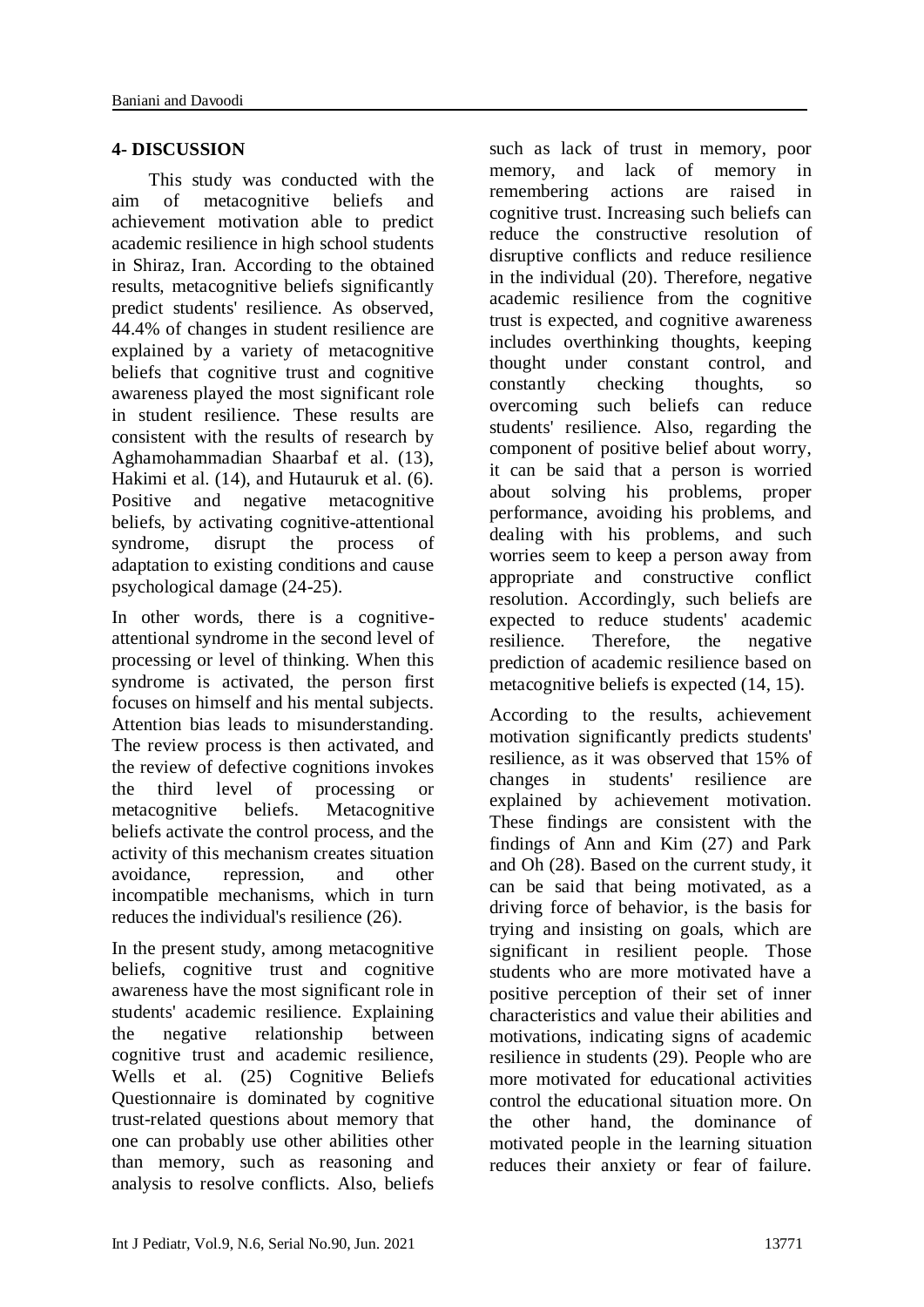Therefore, effort and commitment, along with not worrying about failure, cause learner resilience (30). The results of Magnano et al. (2016) indicate that motivation can predict resilience in learners. Research findings indicate that people perform better when they have higher achievement motivation and feel that they control their environment, tolerate annoying stimuli better, and act at a higher level (30). The motivational perspective states that highly motivated people solve problems when faced with problems, believing that they can overcome them due to their ability to solve problems in the past and having successful experiences (31). Besides, in difficult situations, such people, instead of misunderstanding the situation, focus on their abilities to solve the problem and seek solutions. A person with high achievement motivation is confident in his abilities to manage different situations, and the highly motivated person shows endurance and stability in the face of challenging tasks, and these people experience higher academic resilience during their studies (32).

# **4-1. Study Limitations**

In this study, data were collected through self-reported questionnaires, which may affect the research results due to social desirability. Due to the outbreak of the coronavirus and the closure of schools, the questionnaires were administered online, which may reduce students' accuracy in filling out the questionnaires. Samples were from districts 1 and 2 of the Education organization, and caution should be exercised when extending it to other education districts.

# **5- CONCLUSION**

 According to the results of this study, it can be concluded that the relationship between metacognition and academic motivation and resilience was found to be

significant. Therefore, it can be concluded that being motivated, as a driving force of behavior, is the basis for striving and insisting on goals, which are significant in resilient people. People with more achievement motivation showed more resilience for the problems and difficulties in growth and development and tried harder to achieve their goals. Also, these people have more hope of achieving success and solving problems, and continuing their lives. They see more opportunities for advancement in education, work, and family life, and they have more motivation to move forward and progress. More motivated students are said to have a positive perception of their set of inner characteristics and value their abilities and motivations, indicating higher resilience signs.

# **6- CONFLICT OF INTEREST:** None.

# **7- REFERENCES**

1. Foster TA. An exploration of academic resilience among rural students living in poverty (Doctoral dissertation, Piedmont College).

2. Khalaf MA. Validity and reliability of the academic resilience scale in egyptian context. US China Educ. Rev. B. 2014;4:202.

3. Vayre E, Vonthron AM. Relational and psychological factors affecting exam participation and student achievement in online college courses. The Internet and Higher Education. 2019 Oct 1;43:100671.

4. Haseth S, Solem S, Sørø GB, Bjørnstad E, Grøtte T, Fisher P. Group metacognitive therapy for generalized anxiety disorder: A pilot feasibility trial. Frontiers in psychology. 2019 Feb 14;10:290.

5. Jalili A, Hejazi M, Entesar Foumani G, Morovati Z. The Relationship between Meta-Cognition and Academic Performance with Mediation Role of Problem Solving. J Child Ment Health. 2018; 5 (1) :80-91.

6. Saed Zadeh M, Mohamadi Y, Asadi F. The role of meta-cognitive beliefs and self-efficacy in the academic achievement of the students of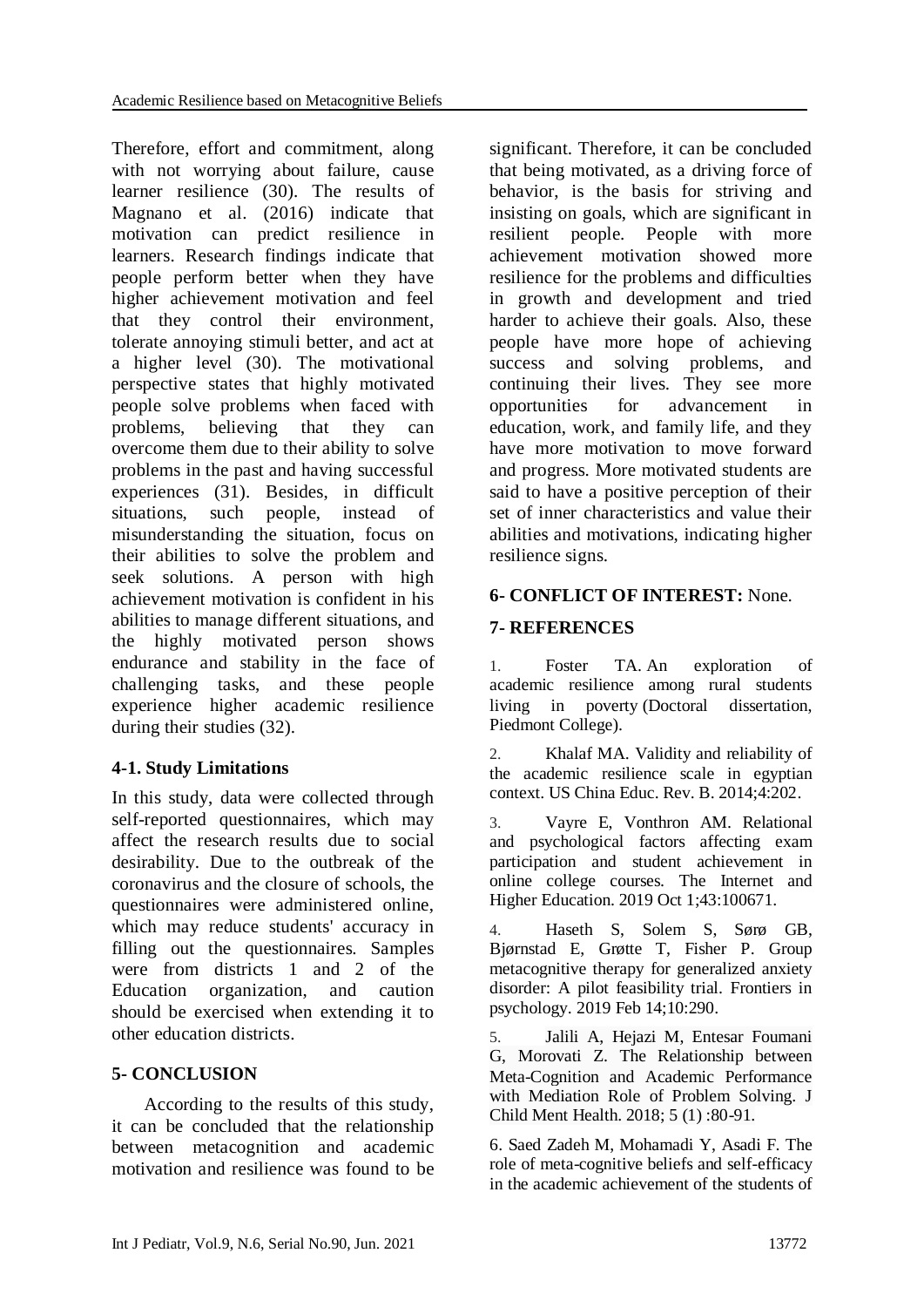Ferdows Paramedical Faculty in 2016. JMED. 2018;13(2):140-49.

7. Hutauruk AJ, Darmayasa JB, Priatna N. Achievement of students mathematical resilience through problem based learning model with metacognitive approach. InJournal of Physics: Conference Series 2019; 1315( 1): 012051.

8. Ghaleb AB, Ghaith S, Akour M. Selfefficacy, achievement goals, and metacognition as predicators of academic motivation. Procedia-Social and Behavioral Sciences. 2015;191:2068-73.

9. Cleary TJ, Kitsantas A. Motivation and selfregulated learning influences on middle school mathematics achievement. School Psychology Review. 2017;46(1):88-107.

10. Desoete A, Roeyers H. Metacognitive macroevaluations in mathematical problem solving. Learning and Instruction. 2006;16(1):12-25.

11. Brunstein JC, Maier GW. Implicit and selfattributed motives to achieve: Two separate but interacting needs. Journal of personality and social psychology. 2005;89(2):205.

12. Cazan AM. Learning motivation, engagement and burnout among university students. Procedia-Social and Behavioral Sciences. 2015;187:413-7.

13. Martin AJ. Enhancing student motivation and engagement: The effects of a multidimensional intervention. Contemporary educational psychology. 2008;33(2):239-69.

14. Aghamohammadian Shaarbaf H, Timuri S, Sanadgol M, Gazidari E. Assessment of Effectiveness of Cognitive-Behavioral Group Training on Self-Esteem and Achievement Motivation of High School Students. Future of Medical Education Journal*,* 2015; 5(4): 14-19.

15. Hakimi, A., Jafary Nodoushan A, Tarazi Z, Aghaei H, Saberi F. The Effect of Cognitive-Behavioral Training Based on Self-Esteem on Social Adjustment and Academic Achievement Motivation of First- Grade High School Female Students in Ashkezar. Iranian journal of Learning and Memory*,* 2019; 1(4): 59-65. doi: 10.22034/iepa.2019.89170.

16. Moyano N, Quílez-Robres A, Cortés Pascual A. Self-esteem and motivation for learning in academic achievement: the mediating role of reasoning and verbal fluidity. Sustainability. 2020;12(14):5768.

17. Katz I, Eilot K, Nevo N. "I'll do it later": Type of motivation, self-efficacy and homework procrastination. Motivation and Emotion. 2014;38(1):111-9.

18. Samuels WE. Development of a nonintellective measure of academic success: Towards the quantification of resilience. The University of Texas at Arlington; 2004.

19. Soltanynejad M, Asyaye M, Adhame B. The study of psychometric properties of Academic Resilience Inventory (ARI). Q Educ Meas. 2014;5(15):17-34.

20. Wells A, Cartwright-Hatton S. A short form of the metacognitions questionnaire: properties of the MCQ-30. Behaviour research and therapy. 2004 Apr 1;42(4):385-96.

21. Sadeghi H, Hajloo N, Babayi K, Shahri M. The relationship between metacognition and obsessive beliefs, and procrastination in students of Tabriz and Mohaghegh Ardabili Universities, Iran. Iranian journal of psychiatry and behavioral sciences. 2014;8(1):42.

22. Hermans HJ. A questionnaire measure of achievement motivation. Journal of Applied Psychology. 1970;54(4):353.

23. Edwards AL. Manual for the Edwards personal preference schedule. New York: Psychological Corporation. 1959;199(1).

24. Hoomon H, Asgari AA. Developing and standardization of achievement motivation test (AMT). Psychological Research. 2001;6(2):9- 32.

25. Wells A. Metacognitive therapy for anxiety and depression. Guilford press; 2011 Mar 14.

26. Wells A, Welford M, King P, Papageorgiou C, Wisely J, Mendel E. A pilot randomized trial of metacognitive therapy vs applied relaxation in the treatment of adults with generalized anxiety disorder. Behaviour research and therapy. 2010;48(5):429-34.

27. An JH, Kim ST. The Effects of Self-Determination Motivation and Ego Resilience on Grit of the Secondary School Physical Education Teacher Certification Examination.